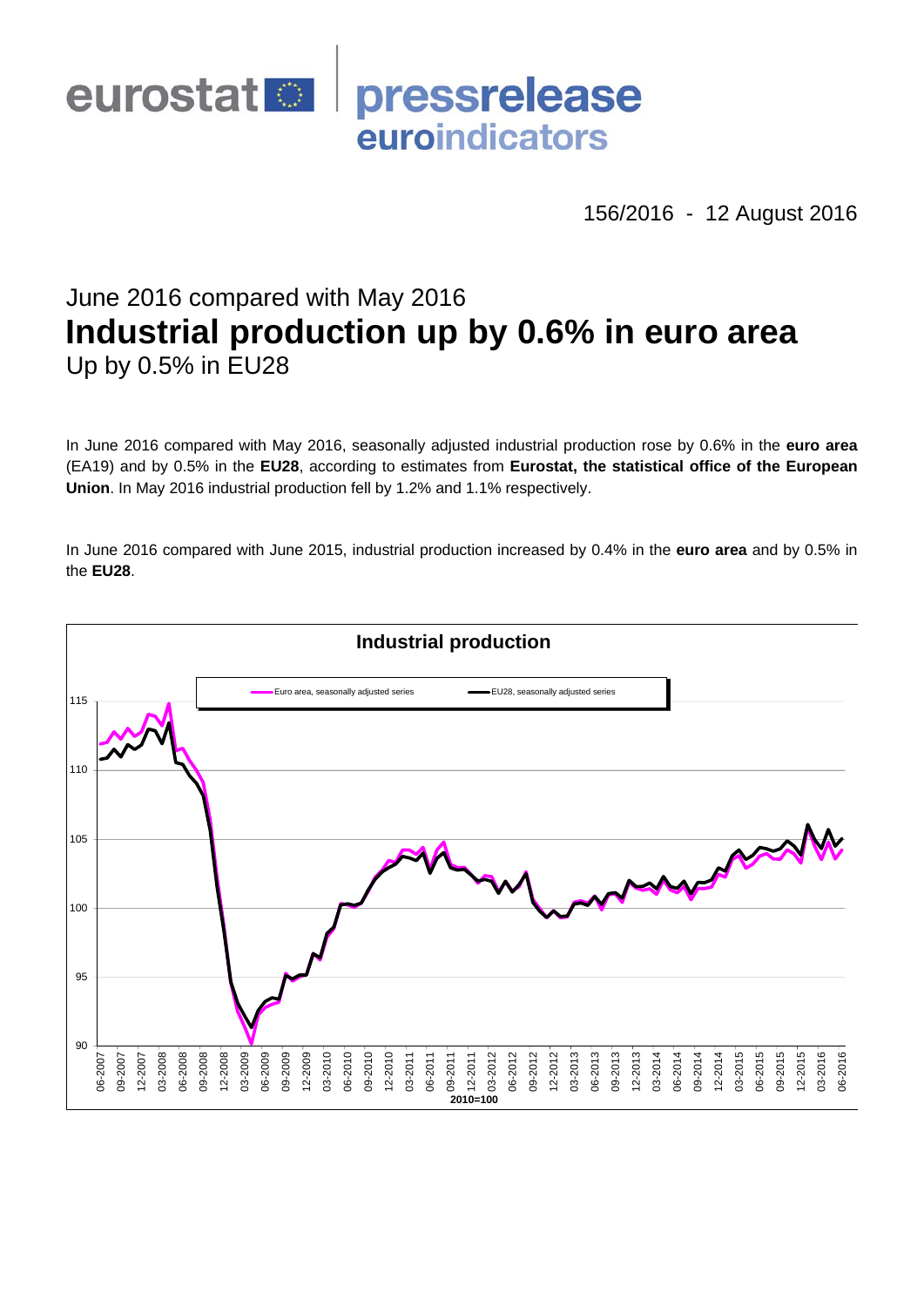## **Monthly comparison by main industrial grouping and by Member State**

The increase of 0.6% in industrial production in the **euro area** in June 2016, compared with May 2016, is due to production of capital goods rising by 1.3%, durable consumer goods by 1.0% and non-durable consumer goods by 0.7%, while production of intermediate goods fell by 0.2% and energy by 0.6%.

In the **EU28**, the increase of 0.5% is due to production of capital goods rising by 1.3%, durable consumer goods by 0.9% and non-durable consumer goods by 0.1%, while production of intermediate goods fell by 0.1% and energy by 0.5%.

Among Member States for which data are available, the highest increases in industrial production were registered in **Ireland** (+7.1%), **Bulgaria** (+3.9%) and **Greece** (+3.8%), and the largest decreases in **Estonia** (-3.1%), **Hungary** (-2.3%) and **Malta** (-1.6%).

## **Annual comparison by main industrial grouping and by Member State**

The increase of 0.4% in industrial production in the **euro area** in June 2016, compared with June 2015, is due to production of capital goods rising by 1.1%, both durable consumer goods and non-durable consumer goods by 0.9% and intermediate goods by 0.4%, while production of energy fell by 3.5%.

In the **EU28**, the increase of 0.5% is due to production of capital goods rising by 1.4%, durable consumer goods by 1.3%, non-durable consumer goods by 0.8% and intermediate goods by 0.3%, while production of energy fell by 3.1%.

Among Member States for which data are available, the highest increases in industrial production were registered in **Latvia** (+7.9%), **Greece** (+7.6%) and **Slovenia** (+6.1%), and the largest decreases in **Malta** (-8.5%), **Estonia** (-4.6%) and **Sweden** (-3.1%).

#### Geographical information

The **euro area** (EA19) includes Belgium, Germany, Estonia, Ireland, Greece, Spain, France, Italy, Cyprus, Latvia, Lithuania, Luxembourg, Malta, the Netherlands, Austria, Portugal, Slovenia, Slovakia and Finland.

The **European Union** (EU28) includes Belgium, Bulgaria, the Czech Republic, Denmark, Germany, Estonia, Ireland, Greece, Spain, France, Croatia, Italy, Cyprus, Latvia, Lithuania, Luxembourg, Hungary, Malta, the Netherlands, Austria, Poland, Portugal, Romania, Slovenia, Slovakia, Finland, Sweden and the United Kingdom.

## Methods and definitions

The **index of industrial production** measures the evolution of the volume of production for industry excluding construction, based on data adjusted for calendar and seasonal effects.

**Seasonally adjusted** euro area and EU series are calculated by aggregating the seasonally adjusted national data. Eurostat carries out the seasonal adjustment of the data for those countries that do not adjust their data for seasonal effects.

Total industry covers [NACE rev.2](http://ec.europa.eu/eurostat/ramon/nomenclatures/index.cfm?TargetUrl=LST_NOM_DTL&StrNom=NACE_REV2&StrLanguageCode=EN&IntPcKey=&StrLayoutCode=HIERARCHIC) sections B to D. Missing observations from Member States for recent months are estimated for the calculation of the euro area and the EU aggregates.

#### Revisions and timetable

Compared with data issued in the News Release [139/2016](http://ec.europa.eu/eurostat/documents/2995521/7559641/4-13072016-AP-EN.pdf/) of 13 July 2016, the monthly percentage changes for May 2016 remain unchanged at -1.2% in the euro area and -1.1% in the EU28. The annual percentage changes have been revised from  $+0.5\%$  to  $+0.3\%$  in the euro area and from  $+1.1\%$  to  $+0.8\%$  in the EU28.

#### For more information

Eurostat's [database section](http://ec.europa.eu/eurostat/web/short-term-business-statistics/data/database) on short-term business statistics Eurostat's [Statistics Explained article](http://ec.europa.eu/eurostat/statistics-explained/index.php/Industrial_production_(volume)_index_overview) on the industrial production index The [weights of the Member States](https://circabc.europa.eu/w/browse/5e6d1e48-056c-4c6a-8278-3ab138bcf575) in the EU and euro area aggregates (See file EU-28\_EA-19\_NEWS\_RELEASE\_WEIGHTINGS\_2010) Eurostat's €-indicators [release calendar](http://ec.europa.eu/eurostat/news/release-calendar)

> Issued by: **Eurostat Press Office Tim ALLEN Tel: +352-4301-33 444 [eurostat-pressoffice@ec.europa.eu](mailto:eurostat-pressoffice@ec.europa.eu)**

For further information on data: **Marko CIP Tel: +352-4301-34 858 [marko.cip@ec.europa.eu](mailto:marko.cip@ec.europa.eu)**

**Example 2** [ec.europa.eu/eurostat/](http://ec.europa.eu/eurostat/)

**W** @EU Eurostat

**Media requests**: Eurostat media support / Tel: +352-4301-33 408 / [eurostat-media-support@ec.europa.eu](mailto:eurostat-media-support@ec.europa.eu)

ec.europa.eu/eurostat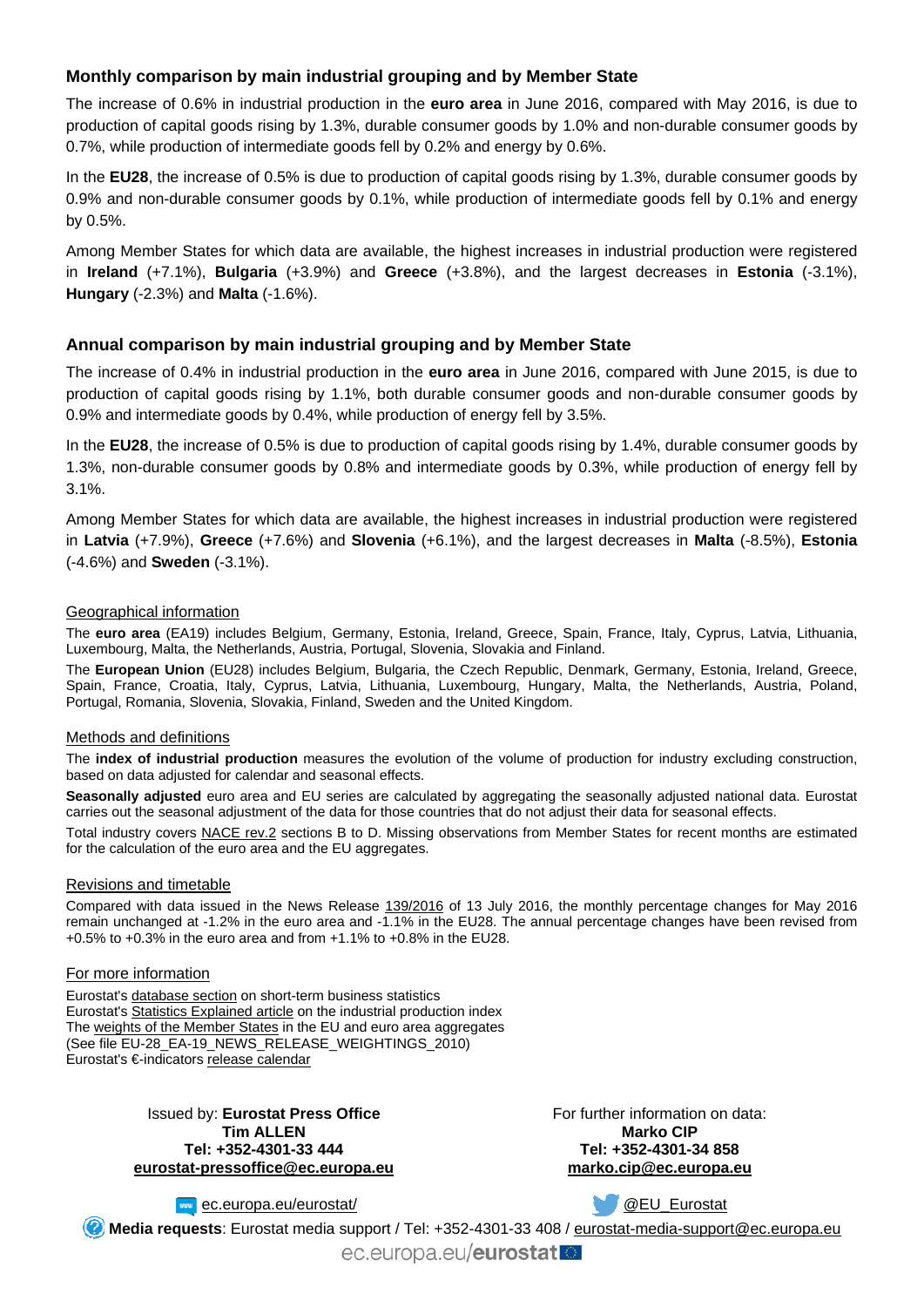# **Industrial production**

% change compared with previous month\*

|                            | <b>Jan-16</b> | Feb-16 | Mar-16 | Apr-16 | May-16 | <b>Jun-16</b> |
|----------------------------|---------------|--------|--------|--------|--------|---------------|
| <b>EA19</b>                |               |        |        |        |        |               |
| Total industry             | 2.5           | $-1.3$ | $-0.9$ | 1.2    | $-1.2$ | 0.6           |
| Intermediate goods         | 1.2           | 0.0    | $-1.0$ | 0.4    | $-0.3$ | $-0.2$        |
| Energy                     | 2.4           | $-1.8$ | 3.2    | 0.2    | $-2.6$ | $-0.6$        |
| Capital goods              | 3.7           | $-1.8$ | $-1.2$ | 2.0    | $-2.3$ | 1.3           |
| Durable consumer goods     | 0.3           | $-0.1$ | $-0.9$ | 2.5    | $-1.5$ | 1.0           |
| Non-durable consumer goods | 3.2           | $-2.4$ | $-3.2$ | 2.8    | $-0.4$ | 0.7           |
| <b>EU28</b>                |               |        |        |        |        |               |
| Total industry             | 2.1           | $-1.0$ | $-0.6$ | 1.3    | $-1.1$ | 0.5           |
| Intermediate goods         | 1.3           | 0.1    | $-0.9$ | 0.4    | $-0.4$ | $-0.1$        |
| Energy                     | 2.6           | $-1.8$ | 2.6    | 0.6    | $-2.2$ | $-0.5$        |
| Capital goods              | 3.0           | $-1.6$ | $-0.7$ | 1.8    | $-2.0$ | 1.3           |
| Durable consumer goods     | 0.4           | 0.3    | $-1.0$ | 2.0    | $-0.9$ | 0.9           |
| Non-durable consumer goods | 2.3           | $-1.9$ | $-2.4$ | 3.2    | $-1.0$ | 0.1           |

The source dataset is available [here](http://appsso.eurostat.ec.europa.eu/nui/show.do?query=BOOKMARK_DS-069583_QID_-53045BCF_UID_-3F171EB0&layout=TIME,C,X,0;GEO,L,Y,0;NACE_R2,L,Y,1;INDIC_BT,L,Z,0;S_ADJ,L,Z,1;UNIT,L,Z,2;INDICATORS,C,Z,3;&zSelection=DS-069583UNIT,PCH_PRE;DS-069583S_ADJ,SCA;DS-069583INDIC_BT,PROD;DS-069583INDICATORS,OBS_FLAG;&rankName1=UNIT_1_2_-1_2&rankName2=INDIC-BT_1_2_-1_2&rankName3=INDICATORS_1_2_-1_2&rankName4=S-ADJ_1_2_-1_2&rankName5=TIME_1_0_0_0&rankName6=GEO_1_0_0_1&rankName7=NACE-R2_1_2_1_1&sortR=ASC_-1_FIRST&sortC=ASC_-1_FIRST&rStp=&cStp=&rDCh=&cDCh=&rDM=true&cDM=true&footnes=false&empty=false&wai=false&time_mode=ROLLING&time_most_recent=true&lang=EN&cfo=%23%23%23%2C%23%23%23.%23%23%23).

| <b>Total industry</b> | <b>Jan-16</b> | Feb-16  | Mar-16  | Apr-16 | May-16 | <b>Jun-16</b> |
|-----------------------|---------------|---------|---------|--------|--------|---------------|
| <b>EA19</b>           | 2.5           | $-1.3$  | $-0.9$  | 1.2    | $-1.2$ | 0.6           |
| <b>EU28</b>           | 2.1           | $-1.0$  | $-0.6$  | 1.3    | $-1.1$ | 0.5           |
| <b>Belgium</b>        | 6.4           | $-2.3$  | $-1.0$  | 0.3    | $-0.4$ |               |
| <b>Bulgaria</b>       | 0.4           | 0.2     | $-0.7$  | $-0.4$ | $-1.7$ | 3.9           |
| <b>Czech Republic</b> | 3.6           | $-0.8$  | 1.5     | $-1.3$ | $-0.3$ | 2.5           |
| <b>Denmark</b>        | 3.1           | $-1.2$  | $-0.3$  | 1.1    | 0.2    | $-0.8$        |
| Germany               | 2.8           | $-1.1$  | $-0.8$  | 0.7    | $-1.1$ | 1.0           |
| <b>Estonia</b>        | 4.8           | $-0.3$  | $-3.6$  | 5.6    | $-3.3$ | $-3.1$        |
| <b>Ireland</b>        | 18.3          | $-10.0$ | $-18.0$ | 12.8   | $-2.5$ | 7.1           |
| Greece                | $-1.5$        | $-4.4$  | $-0.4$  | 4.1    | $-4.3$ | 3.8           |
| <b>Spain</b>          | $-0.3$        | $-0.3$  | 1.3     | $-0.3$ | $-0.6$ | $-0.1$        |
| <b>France</b>         | 1.0           | $-1.0$  | $-0.3$  | 1.1    | $-0.5$ | $-0.8$        |
| <b>Croatia</b>        | 2.1           | $-0.1$  | 3.9     | $-2.8$ | $-1.4$ | 0.2           |
| <b>Italy</b>          | 1.6           | $-0.8$  | $-0.1$  | 0.4    | $-0.6$ | $-0.4$        |
| <b>Cyprus</b>         | 2.3           | 0.1     | 1.1     | 1.1    | $-2.9$ |               |
| Latvia                | 0.5           | 0.1     | 4.6     | $-1.6$ | 2.3    | 0.7           |
| Lithuania             | 0.9           | 1.2     | $-3.6$  | $-3.0$ | 4.0    | $-0.9$        |
| Luxembourg            | 0.5           | $-0.3$  | 2.1     | $-1.7$ | $-1.4$ |               |
| Hungary               | 0.2           | $-1.1$  | $-1.7$  | 5.9    | $-0.6$ | $-2.3$        |
| <b>Malta</b>          | $-4.6$        | 2.8     | $-0.9$  | 1.0    | $-0.4$ | $-1.6$        |
| <b>Netherlands</b>    | 2.6           | $-1.0$  | 1.1     | 2.1    | $-5.6$ | 0.7           |
| <b>Austria</b>        | 2.5           | $-1.9$  | 2.5     | 0.2    | $-0.9$ |               |
| Poland                | $-0.2$        | 0.0     | $-0.7$  | 2.3    | $-1.1$ | 0.7           |
| Portugal              | 0.8           | 0.8     | $-1.2$  | 5.9    | $-4.2$ | 2.1           |
| Romania               | $-2.0$        | 0.8     | 0.8     | 2.1    | $-4.2$ | 2.0           |
| Slovenia              | 4.0           | 0.3     | $-0.4$  | 0.5    | 0.6    | 0.4           |
| Slovakia              | $-1.5$        | 2.5     | $-2.5$  | 3.4    | $-1.2$ | $-0.1$        |
| <b>Finland</b>        | $-1.9$        | 2.0     | $-2.2$  | 2.3    | 0.0    | 1.6           |
| <b>Sweden</b>         | 2.3           | $-0.1$  | 0.6     | $-0.2$ | $-2.8$ | $-1.2$        |
| <b>United Kingdom</b> | 0.8           | $-0.2$  | 0.5     | 2.3    | $-0.6$ | 0.1           |
| Norway                | 0.3           | 0.3     | $-1.2$  | 0.6    | $-0.2$ | $-5.1$        |

\* Calendar and seasonally adjusted

Data not available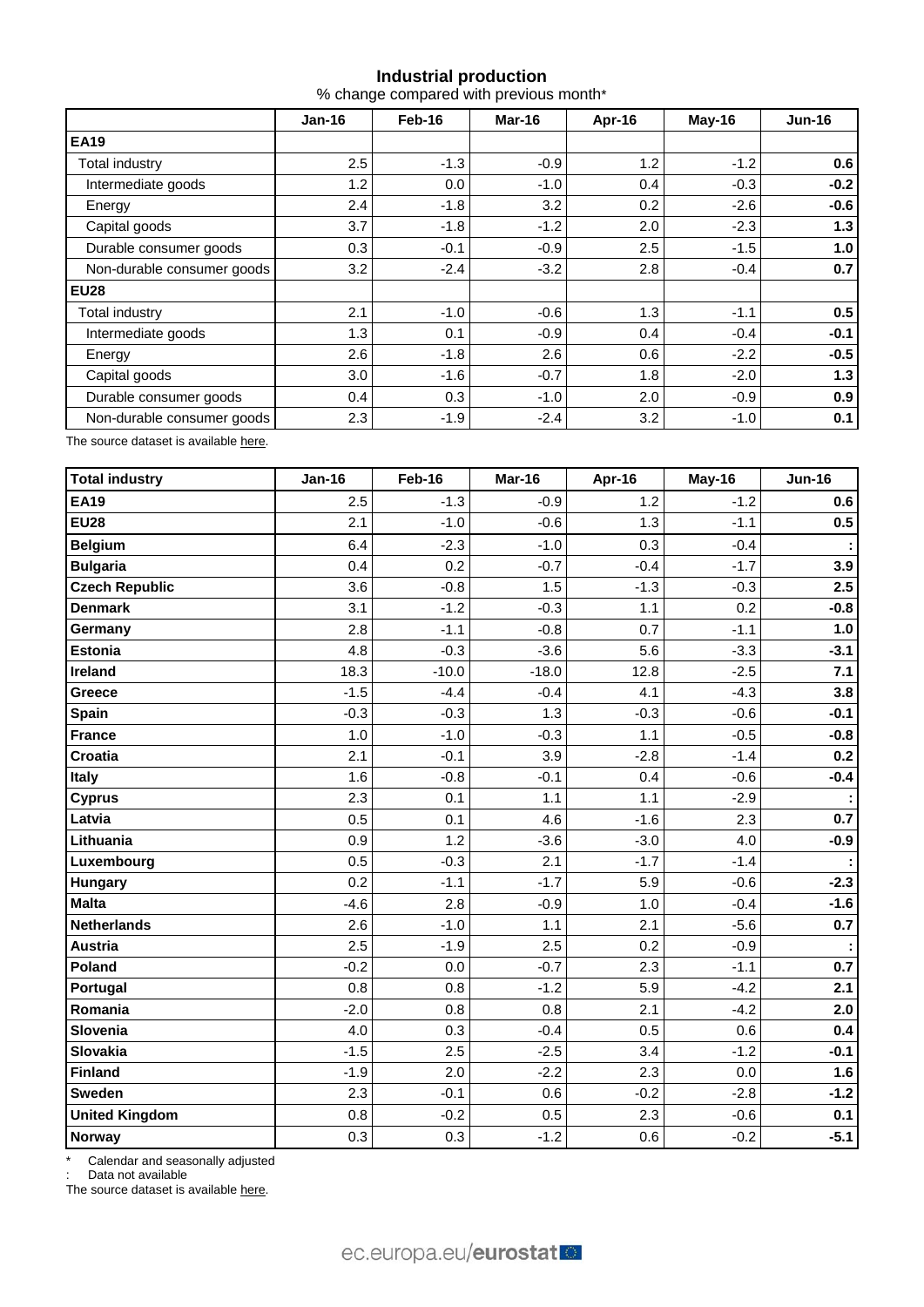## **Industrial production**

% change compared with same month of the previous year\*

|                            | <b>Jan-16</b> | Feb-16 | Mar-16 | Apr-16           | May-16 | <b>Jun-16</b> |
|----------------------------|---------------|--------|--------|------------------|--------|---------------|
| <b>EA19</b>                |               |        |        |                  |        |               |
| Total industry             | 3.4           | 0.6    | $-0.2$ | 1.9              | 0.3    | 0.4           |
| Intermediate goods         | 2.6           | 2.3    | 0.6    | 1.4              | 0.8    | 0.4           |
| Energy                     | $-3.4$        | $-6.7$ | $-0.4$ | 2.0              | $-1.2$ | $-3.5$        |
| Capital goods              | 5.7           | 2.5    | 0.9    | 3.0 <sub>2</sub> | $-0.4$ | 1.1           |
| Durable consumer goods     | 3.0           | 2.0    | 1.3    | 2.4              | $-0.7$ | 0.9           |
| Non-durable consumer goods | 6.5           | 0.5    | $-3.8$ | 1.4              | 0.5    | 0.9           |
| <b>EU28</b>                |               |        |        |                  |        |               |
| <b>Total industry</b>      | 3.2           | 0.7    | 0.1    | 2.5              | 0.8    | 0.5           |
| Intermediate goods         | 2.2           | 2.0    | 0.4    | 1.3              | 0.8    | 0.3           |
| Energy                     | $-2.1$        | $-4.7$ | $-0.1$ | 1.7              | $-1.8$ | $-3.1$        |
| Capital goods              | 5.6           | 2.6    | 1.3    | 3.1              | 0.4    | 1.4           |
| Durable consumer goods     | 2.9           | 3.0    | 1.6    | 3.1              | 1.1    | 1.3           |
| Non-durable consumer goods | 5.1           | 0.5    | $-3.1$ | 2.6              | 0.9    | 0.8           |

The source dataset is available [here](http://appsso.eurostat.ec.europa.eu/nui/show.do?query=BOOKMARK_DS-069583_QID_-628F3FF0_UID_-3F171EB0&layout=TIME,C,X,0;GEO,L,Y,0;NACE_R2,L,Y,1;INDIC_BT,L,Z,0;S_ADJ,L,Z,1;UNIT,L,Z,2;INDICATORS,C,Z,3;&zSelection=DS-069583UNIT,PCH_PRE;DS-069583S_ADJ,SCA;DS-069583INDIC_BT,PROD;DS-069583INDICATORS,OBS_FLAG;&rankName1=UNIT_1_2_-1_2&rankName2=INDIC-BT_1_2_-1_2&rankName3=INDICATORS_1_2_-1_2&rankName4=S-ADJ_1_2_-1_2&rankName5=TIME_1_0_0_0&rankName6=GEO_1_0_0_1&rankName7=NACE-R2_1_2_1_1&sortR=ASC_-1_FIRST&sortC=ASC_-1_FIRST&rStp=&cStp=&rDCh=&cDCh=&rDM=true&cDM=true&footnes=false&empty=false&wai=false&time_mode=ROLLING&time_most_recent=true&lang=EN&cfo=%23%23%23%2C%23%23%23.%23%23%23).

| <b>Total industry</b> | <b>Jan-16</b> | Feb-16 | Mar-16  | Apr-16 | May-16 | <b>Jun-16</b> |
|-----------------------|---------------|--------|---------|--------|--------|---------------|
| <b>EA19</b>           | 3.4           | 0.6    | $-0.2$  | 1.9    | 0.3    | 0.4           |
| <b>EU28</b>           | 3.2           | 0.7    | 0.1     | 2.5    | 0.8    | 0.5           |
| <b>Belgium</b>        | 5.6           | 5.7    | 1.2     | 2.3    | 1.6    |               |
| <b>Bulgaria</b>       | 2.2           | 2.7    | 2.6     | 2.6    | $-3.4$ | 3.9           |
| <b>Czech Republic</b> | 4.1           | 1.8    | 4.1     | 1.3    | 1.0    | 3.9           |
| <b>Denmark</b>        | 4.8           | 2.9    | $-0.9$  | 1.7    | 4.4    | $-1.9$        |
| Germany               | 2.7           | 1.2    | 0.3     | 0.9    | $-0.3$ | 0.7           |
| <b>Estonia</b>        | $-0.2$        | $-1.5$ | $-4.9$  | 0.6    | $-2.0$ | $-4.6$        |
| Ireland               | 35.9          | $-9.3$ | $-19.4$ | 0.7    | $-0.5$ | $-2.0$        |
| Greece                | 4.3           | $-2.9$ | $-3.9$  | 3.5    | 3.4    | 7.6           |
| <b>Spain</b>          | 3.4           | 1.8    | 3.7     | 2.8    | 1.1    | 0.3           |
| <b>France</b>         | 1.8           | 0.6    | $-0.5$  | 2.0    | 0.7    | $-1.4$        |
| Croatia               | 9.4           | 4.7    | 6.9     | 5.0    | 1.7    | 4.1           |
| Italy                 | 3.6           | 1.1    | 0.5     | 1.8    | $-0.6$ | $-1.0$        |
| <b>Cyprus</b>         | 10.9          | 8.8    | 10.2    | 10.0   | 3.1    |               |
| Latvia                | 4.8           | 3.8    | 2.7     | 0.0    | 5.4    | 7.9           |
| Lithuania             | 9.2           | 5.6    | 2.7     | $-1.6$ | 0.2    | $-1.9$        |
| Luxembourg            | 2.6           | $-0.5$ | 2.0     | 2.1    | $-1.5$ |               |
| <b>Hungary</b>        | 2.4           | 1.8    | $-3.1$  | 5.0    | 4.4    | $-0.2$        |
| <b>Malta</b>          | $-8.2$        | $-2.9$ | $-4.3$  | $-2.9$ | $-4.8$ | $-8.5$        |
| <b>Netherlands</b>    | $-4.8$        | $-4.7$ | 2.0     | 5.4    | 1.0    | 0.0           |
| <b>Austria</b>        | 2.3           | $-1.4$ | 3.2     | 3.7    | 1.8    |               |
| Poland                | 3.6           | 2.9    | 0.5     | 5.9    | 3.2    | 3.8           |
| Portugal              | 0.3           | 2.1    | 0.3     | 3.4    | $-2.4$ | $1.2$         |
| Romania               | $-1.5$        | $-0.9$ | $-2.0$  | 4.3    | $-1.3$ | $-1.2$        |
| Slovenia              | 6.1           | 6.3    | 4.9     | 5.7    | 5.1    | 6.1           |
| Slovakia              | 1.7           | 7.0    | $-1.9$  | 7.7    | 5.7    | 2.2           |
| <b>Finland</b>        | $-1.6$        | 2.9    | $-2.9$  | 2.0    | 1.9    | 4.3           |
| <b>Sweden</b>         | 6.8           | 5.6    | 5.7     | 2.9    | $-1.9$ | $-3.1$        |
| <b>United Kingdom</b> | 0.7           | $-1.1$ | 0.3     | 4.4    | 3.5    | $1.2$         |
| <b>Norway</b>         | $-0.3$        | $-1.8$ | $-4.0$  | 3.2    | $-0.7$ | $-8.7$        |

\* Calendar adjusted

: Data not available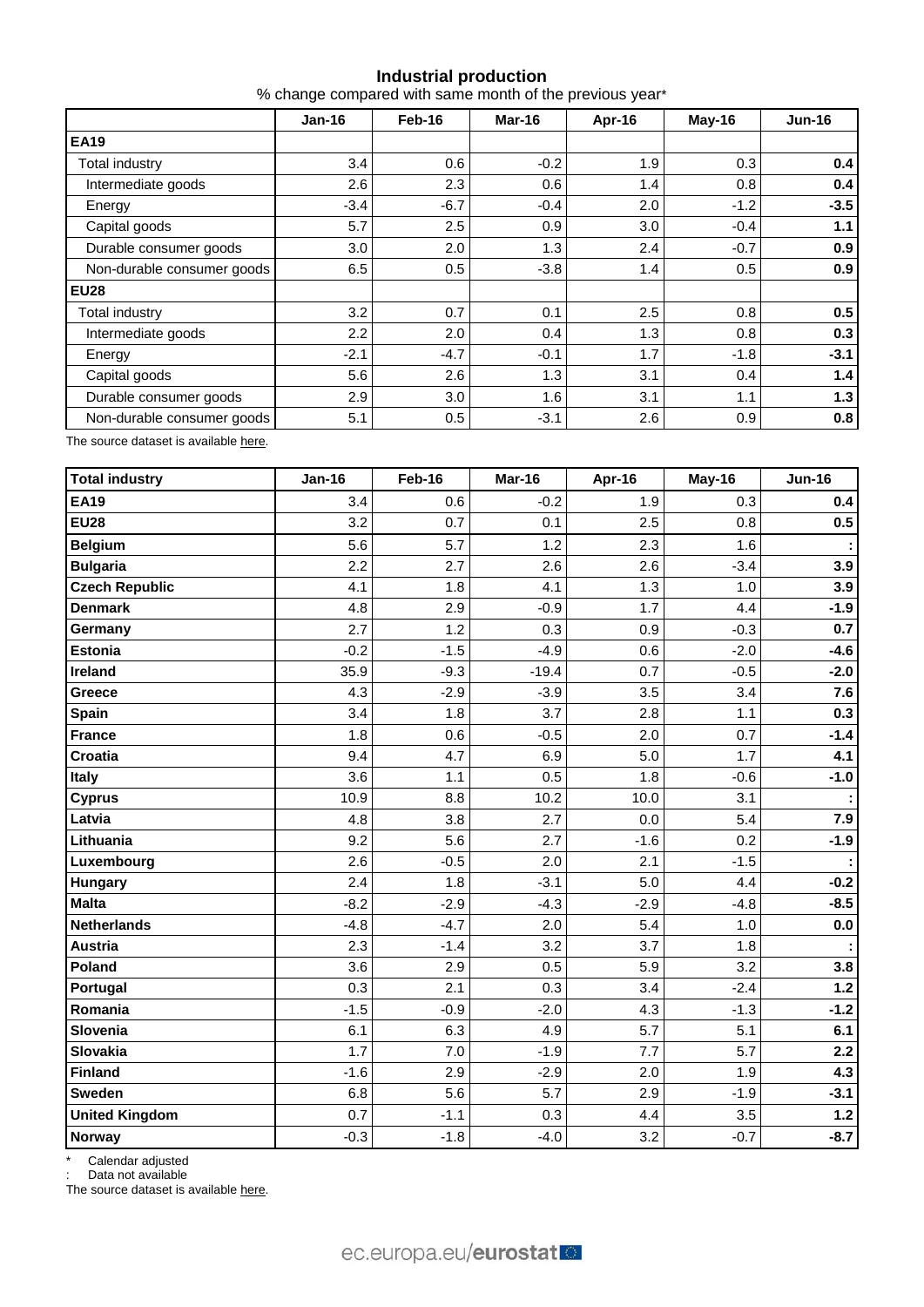# **Production indices for total industry, calendar and seasonally adjusted**

(base year 2010)

|                       | 06/15 | 07/15 | 08/15 | 09/15 | 10/15 | 11/15 | 12/15 | 01/16 | 02/16 | 03/16 | 04/16 | 05/16 | 06/16 |
|-----------------------|-------|-------|-------|-------|-------|-------|-------|-------|-------|-------|-------|-------|-------|
| <b>EA19</b>           | 103.8 | 104.0 | 103.6 | 103.6 | 104.2 | 103.9 | 103.3 | 105.9 | 104.5 | 103.5 | 104.8 | 103.6 | 104.2 |
| <b>EU28</b>           | 104.4 | 104.3 | 104.1 | 104.3 | 104.9 | 104.5 | 103.8 | 106.1 | 105.0 | 104.3 | 105.7 | 104.5 | 105.1 |
| <b>Belgium</b>        | 101.5 | 103.4 | 103.4 | 103.5 | 104.5 | 106.9 | 102.6 | 109.2 | 106.7 | 105.6 | 105.8 | 105.4 |       |
| <b>Bulgaria</b>       | 110.6 | 110.1 | 110.1 | 109.2 | 110.4 | 110.9 | 112.5 | 113.0 | 113.2 | 112.4 | 111.9 | 110.0 | 114.3 |
| <b>Czech Republic</b> | 115.8 | 117.7 | 113.2 | 115.9 | 117.5 | 116.0 | 114.2 | 118.2 | 117.3 | 119.1 | 117.6 | 117.2 | 120.2 |
| <b>Denmark</b>        | 108.8 | 103.4 | 107.0 | 105.2 | 102.3 | 100.8 | 104.1 | 107.3 | 106.0 | 105.7 | 106.9 | 107.1 | 106.2 |
| Germany               | 109.3 | 109.9 | 108.9 | 108.5 | 108.7 | 108.3 | 108.3 | 111.3 | 110.1 | 109.2 | 110.0 | 108.8 | 109.9 |
| <b>Estonia</b>        | 128.8 | 127.6 | 128.4 | 128.5 | 129.0 | 125.4 | 123.4 | 129.3 | 128.9 | 124.3 | 131.2 | 126.9 | 123.0 |
| Ireland*              | 161.7 | 159.6 | 159.2 | 159.3 | 165.2 | 162.8 | 156.1 | 184.7 | 166.3 | 136.3 | 153.7 | 149.9 | 160.6 |
| Greece                | 83.6  | 86.0  | 89.9  | 88.5  | 87.4  | 90.7  | 92.9  | 91.5  | 87.5  | 87.1  | 90.7  | 86.8  | 90.1  |
| Spain                 | 94.7  | 95.1  | 93.9  | 95.2  | 95.4  | 95.5  | 95.4  | 95.2  | 94.8  | 96.1  | 95.8  | 95.3  | 95.2  |
| <b>France</b>         | 101.7 | 99.4  | 102.2 | 101.9 | 102.4 | 101.8 | 100.9 | 102.0 | 100.9 | 100.7 | 101.7 | 101.3 | 100.5 |
| Croatia               | 93.8  | 96.1  | 92.5  | 98.0  | 99.7  | 98.1  | 96.2  | 98.2  | 98.1  | 101.9 | 99.0  | 97.6  | 97.8  |
| Italy                 | 92.0  | 92.8  | 92.4  | 92.3  | 92.8  | 92.3  | 91.7  | 93.2  | 92.5  | 92.4  | 92.8  | 92.2  | 91.8  |
| <b>Cyprus</b>         | 73.1  | 74.6  | 75.5  | 75.3  | 74.7  | 76.6  | 76.3  | 78.1  | 78.2  | 79.0  | 79.9  | 77.5  |       |
| Latvia                | 117.5 | 119.0 | 118.0 | 117.7 | 118.0 | 119.2 | 118.4 | 119.0 | 119.2 | 124.6 | 122.6 | 125.5 | 126.3 |
| Lithuania             | 121.1 | 121.9 | 117.7 | 115.9 | 128.3 | 125.7 | 121.6 | 122.7 | 124.2 | 119.7 | 116.1 | 120.8 | 119.7 |
| Luxembourg            | 98.4  | 98.2  | 100.8 | 97.9  | 100.0 | 102.1 | 99.0  | 99.5  | 99.2  | 101.3 | 99.6  | 98.2  |       |
| Hungary               | 122.0 | 120.8 | 119.1 | 122.4 | 123.9 | 122.2 | 121.6 | 121.8 | 120.5 | 118.4 | 125.4 | 124.7 | 121.8 |
| <b>Malta</b>          | 102.8 | 100.6 | 99.4  | 99.7  | 101.4 | 98.6  | 97.8  | 93.3  | 95.9  | 95.0  | 96.0  | 95.6  | 94.1  |
| <b>Netherlands</b>    | 93.6  | 93.1  | 89.9  | 91.2  | 93.7  | 93.5  | 92.3  | 94.7  | 93.8  | 94.8  | 96.8  | 91.4  | 92.0  |
| Austria               | 110.7 | 112.3 | 110.5 | 110.1 | 112.2 | 111.2 | 109.7 | 112.4 | 110.3 | 113.1 | 113.3 | 112.3 |       |
| Poland                | 119.2 | 119.4 | 117.9 | 119.8 | 120.8 | 121.6 | 122.5 | 122.2 | 122.2 | 121.4 | 124.2 | 122.8 | 123.7 |
| Portugal              | 97.1  | 99.1  | 97.1  | 96.1  | 99.9  | 96.2  | 94.7  | 95.5  | 96.3  | 95.1  | 100.7 | 96.5  | 98.5  |
| Romania               | 131.9 | 132.2 | 131.6 | 133.1 | 132.7 | 132.6 | 132.2 | 129.5 | 130.5 | 131.5 | 134.3 | 128.6 | 131.2 |
| Slovenia              | 106.2 | 107.0 | 106.9 | 107.8 | 107.3 | 107.8 | 106.7 | 111.0 | 111.3 | 110.8 | 111.4 | 112.1 | 112.6 |
| Slovakia              | 137.8 | 139.7 | 134.3 | 138.3 | 136.5 | 140.2 | 140.3 | 138.2 | 141.7 | 138.2 | 142.9 | 141.2 | 141.1 |
| <b>Finland</b>        | 93.4  | 93.7  | 93.0  | 94.2  | 93.4  | 93.7  | 94.8  | 93.0  | 94.9  | 92.8  | 94.9  | 94.9  | 96.4  |
| <b>Sweden</b>         | 98.4  | 95.4  | 98.9  | 99.4  | 99.5  | 99.9  | 97.0  | 99.2  | 99.1  | 99.7  | 99.5  | 96.7  | 95.5  |
| <b>United Kingdom</b> | 98.9  | 98.3  | 99.3  | 99.4  | 99.6  | 98.8  | 97.7  | 98.5  | 98.3  | 98.8  | 101.0 | 100.4 | 100.4 |
| Norway                | 99.6  | 98.5  | 99.2  | 100.7 | 96.7  | 96.5  | 95.7  | 96.0  | 96.3  | 95.1  | 95.7  | 95.5  | 90.6  |

\*Data for Ireland have been revised as of January 2015. The changes arise due to increased globalisation. Eurostat will review the underlying methodology in due course.

: Data not available